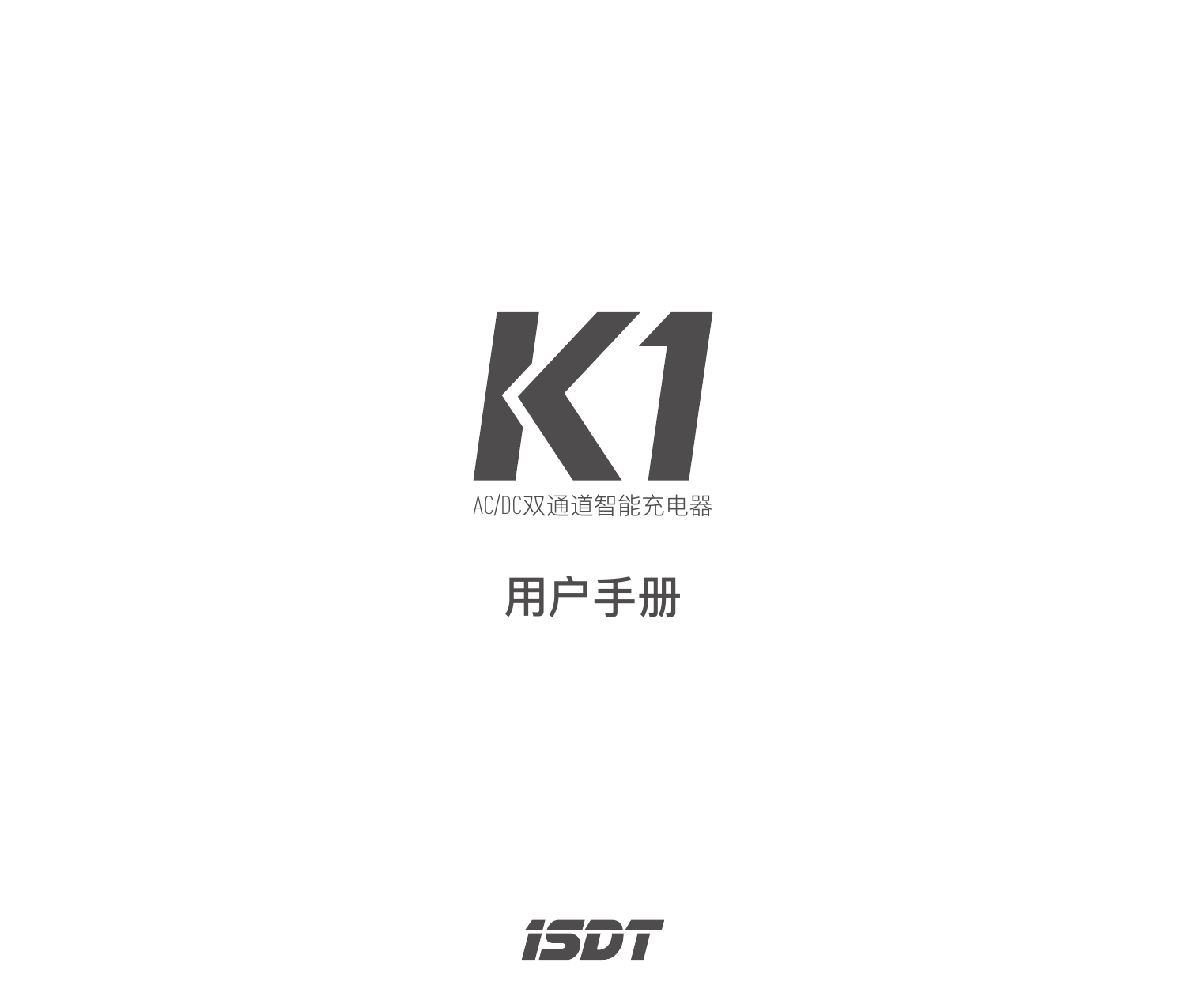#### **感谢您购买ISDT K1 智能平衡充电器。**

欢迎您登陆艾斯特官方网站www.isdt.co了解更多智能平衡充电器功能,购买丰富相关配件。 由于产品功能的不断更新,您手中的说明书可能会与实际操作有所出入。请以实际智能平衡充电器功能为准。

# **警告与安全提示**

#### **为确保您的安全和良好的用户体验,请在使用本产品前阅读本说明和警告。**

- 不要在无人值守的情况下使用充电器,如充电器出现任何功能异常,请立即终止使用并对照说明书查阅原因;
- 确保充电器远离灰尘、潮湿、雨和高温, 避免阳光直射及强烈震动;
- 请将充电器放置于耐热、不易燃及绝缘的表面。不要放置在车座、地毯等类似的地方使用。请确保易燃、易爆炸物品远离充电器的操作区域;
- 确保您已充分了解所使用电池的充放电特性及规格,并在充电器中设置恰当的充电参数。 如参数设定错误,可能对充电器及电池造成损坏,甚至发生火灾、爆炸等灾难性后果。



## **产品规格**

型号:K1 输入电压范围:AC 100~240V / DC 10~30V 输出电压范围 :DC 1~26.7V 最大输入电流 :20A 充电电流:0.2~10.0A ×2 平衡电流:0.5A/Cell Max 最大充电功率:AC 100W / DC 250W×2 电池电压异常报警:支持 串数设定错误报警:支持 支持电池类型及串数: LiFe, LiIon, LiPo, LiHv, ULiHv 1~6S; Pb 1~10S; NiMH/Cd 1~16S 工作温度:0℃~40℃ 存储温度:-20℃~60℃ 尺寸:135×115×49 mm 重量:约485g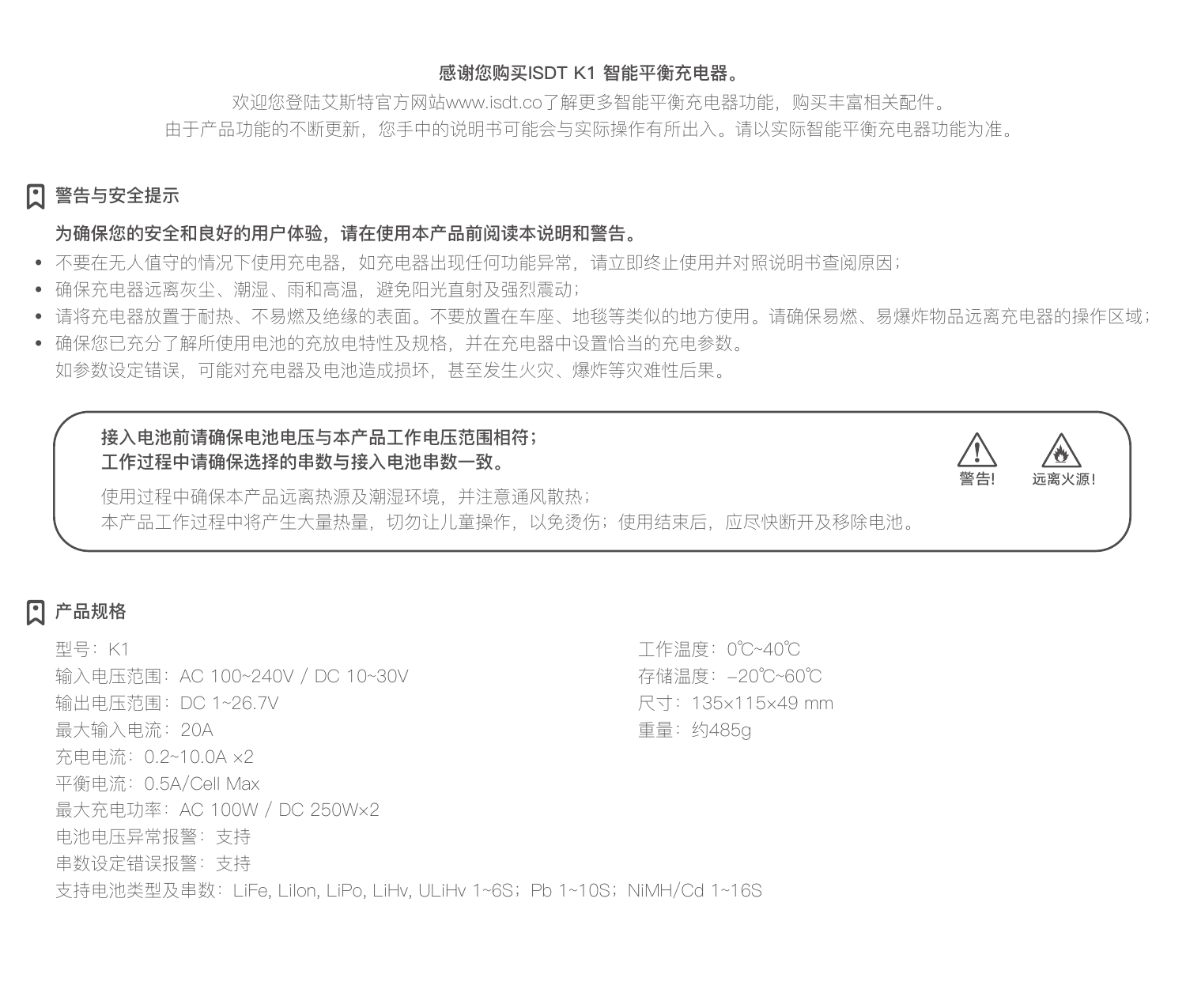

# **按键操作说明(待机界面下)**

CH1选择键:短按进入CH1详细参数界面,长按进入CH1任务设置菜单。 CH2选择键:短按进入CH2详细参数界面,长按进入CH2任务设置菜单。 同时长按CH1和CH2确认键:进入高级设置菜单。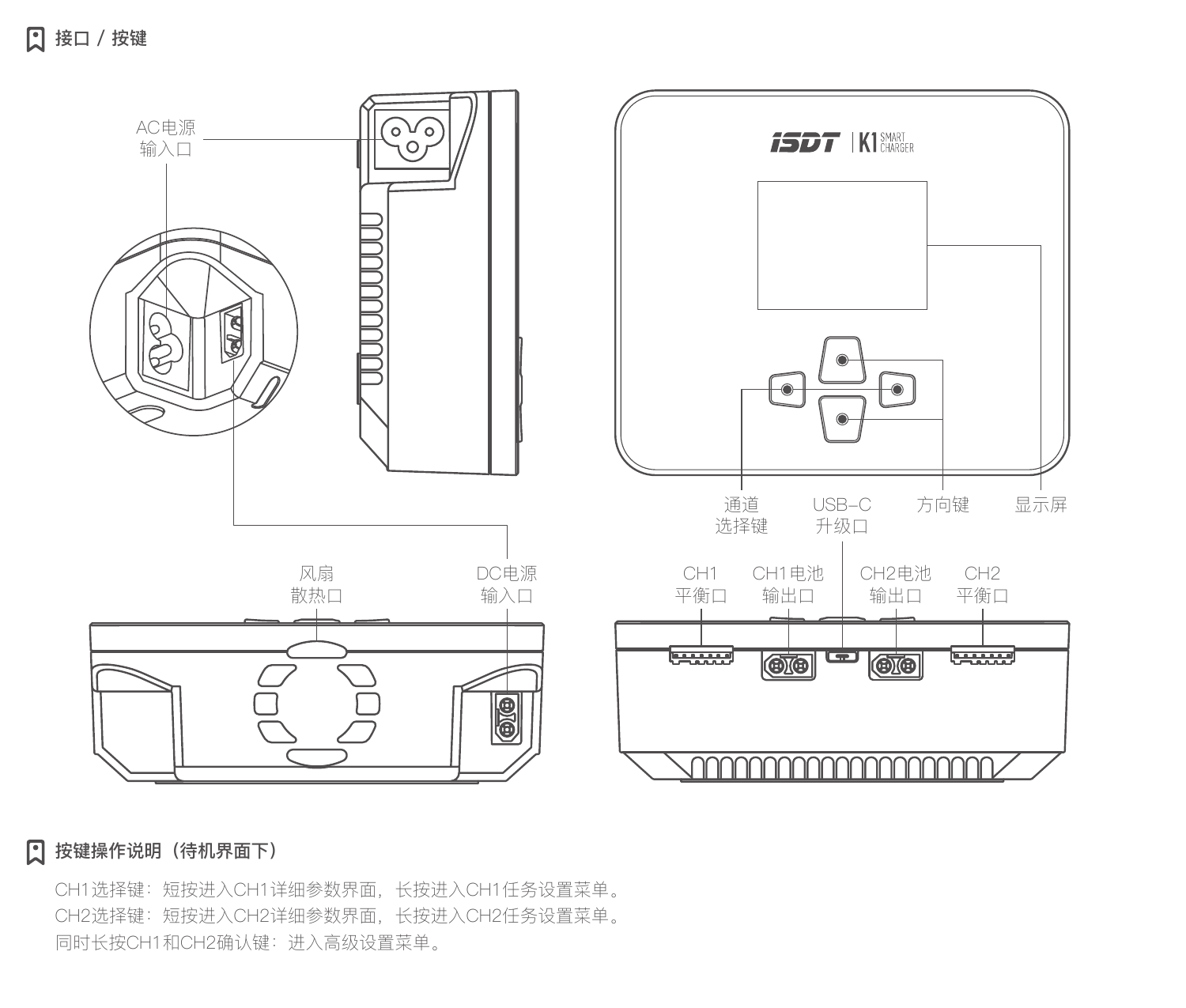# **充电器预设电池类型及任务参数**

|         | 额定<br>电压 | 满充<br>电压 | 平衡充      | 非<br>平衡充     | 支持<br>串数  | 最大充<br>电电流 |
|---------|----------|----------|----------|--------------|-----------|------------|
| NiCd/MH | 1.20V    | 1.40V    | $\times$ | $\checkmark$ | $1 - 16S$ | 10.0A      |
| Pb      | 2.00V    | 2.40V    | ×        | $\checkmark$ | $1 - 10S$ | 10.0A      |
| LiFe    | 3.20V    | 3.65V    |          |              | $1 - 6S$  | 10.0A      |
| Lilon   | 3.60V    | 4.10V    |          |              | $1 - 6S$  | 10.0A      |
| LiPo    | 3.70V    | 4.20V    |          | $\checkmark$ | $1 - 6S$  | 10.0A      |
| LiHv    | 3.80V    | 4.35V    |          |              | $1 - 6S$  | 10.0A      |
| ULiHv   | 3.90V    | 4.45V    |          |              | $1 - 6S$  | 10.0A      |

# **[2]** 如何确定充电电流

在充电前必须先了解清楚所用电池允许的最大充电电流,使用过大的电流对电池充电会对电池的寿命造成影响甚至损坏,过大的电流也会造成 充电过程中电池发热甚至爆炸。电池充放电能力一般以C数来标识,充电C数乘以电池容量就是电池所支持的最大充电电流,例如1000mAh的 电池,标识充电能力是5C,那么最大充电电流为:1000×5=5000mA=5A,也就是最大支持5A充电。

对于锂电池而言,如果无法确定电池充电C数,为了安全起见请将充电电流设定在不大于1C的值。

充电C数与充电时间的参考关系:

充电时间≧60分钟/充电C数(例如使用1C充电,充电完成时间大约需要60~70分钟),由于电池转换能效的差异,此时间有可能会有所延长。

# **任务设定**

将充电器与电源连接上声,连接好电池,短按对应通道按键进入任务设定菜单,菜单项如下:

| 任务   | 充电.                                                                |
|------|--------------------------------------------------------------------|
| 电池类型 | LiFe, Lilon, LiPo, LiHv, ULiHv, Pb, NiMh/Cd                        |
| 电池串数 | LiFe, Lilon, LiPo, LiHv, ULiHv (1~6S); Pb (1~10S); NiMH/Cd (1~16S) |
| 电流设置 | $0.2 - 10.0A$                                                      |

## **充电**

对于锂电池,强烈建议连接平衡端口均衡充电,以确保充电器能够准确监测每个电池的电压,并对不一致的电芯进行平衡操作。 当使用非平衡模式(不连接到电池平衡口)充电时,充电器在开始任务前会有相应的报警提示。 电流设定范围为0.2~10.0A。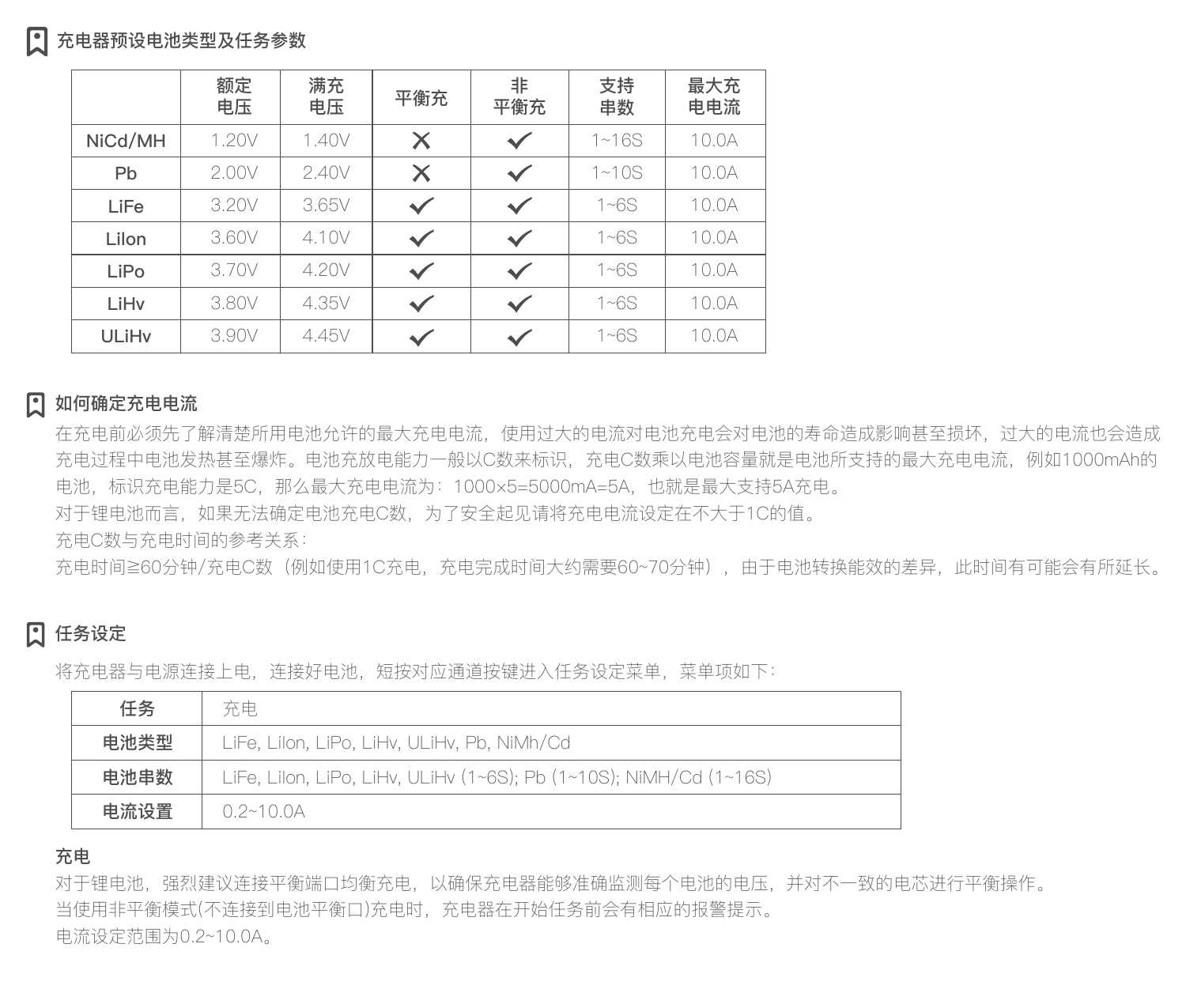#### **工作参数显示**

工作中在方向键上可以切换屏幕下半部分的信息显示内容,信息内容依次为:各电芯电压、各电芯内阻、工作参数。 其中电芯电压及内阻仅在平衡充电模式下才会显示。

# **高级设定**

**待机界面下,同时长按左右两边通道选择键进入高级设置菜单,菜单项如下:**

#### **双通道任务选择**

选择该项,充电器将以相同参数对两个通道下的电池同时进行充电。 将充电器接通电源并接上电池,

在高级设置菜单中选择该项进行双通道任务参数设置。

#### **直流电源**

选择该项,充电器的CH1将成为一个直流电源。 输出电压为5~24V可调,电流为0.2~5.0A可调。

#### **并行任务选择**

选择该项,可将整机最大功率输出在一个电池上。 需使用一根一分二的电源线,一端连接电池,另外两端连接充电器的电池输出口。 电池平衡口连接在充电器任一平衡口即可。将充电器接通电源,并按要求接上电池, 在高级设置菜单中选择该项进行并行任务参数设置。并行充电电流设定范围为10~16A。

# **系统设置**

## **高级设置菜单下,选择系统设置进入系统设置菜单,菜单项如下:**

#### **最低输入电压**

限制范围为10~24V。当使用电池作为输入电源时,此项设定可以保护电池不会过放。当充电器检测到输入电压低于设定值, 将立即停止所有在执行的任务并提示输入电压过低。当使用电池组作为电源时,可保护电池不被过放。

## **最大输入功率限制**

限制范围为100~550W。当连接的输入电源达不到充电器的最大工作功率(500W)要求时,为了保护输入电源及使充电器稳定工作, 需要根据电源的实际输出能力设定此参数。

#### **音量**

音量设置有高、中、低及关闭四个选项。当设定为"关"时,将关闭操作提示声,但不关闭错误提示声。



**并行充电**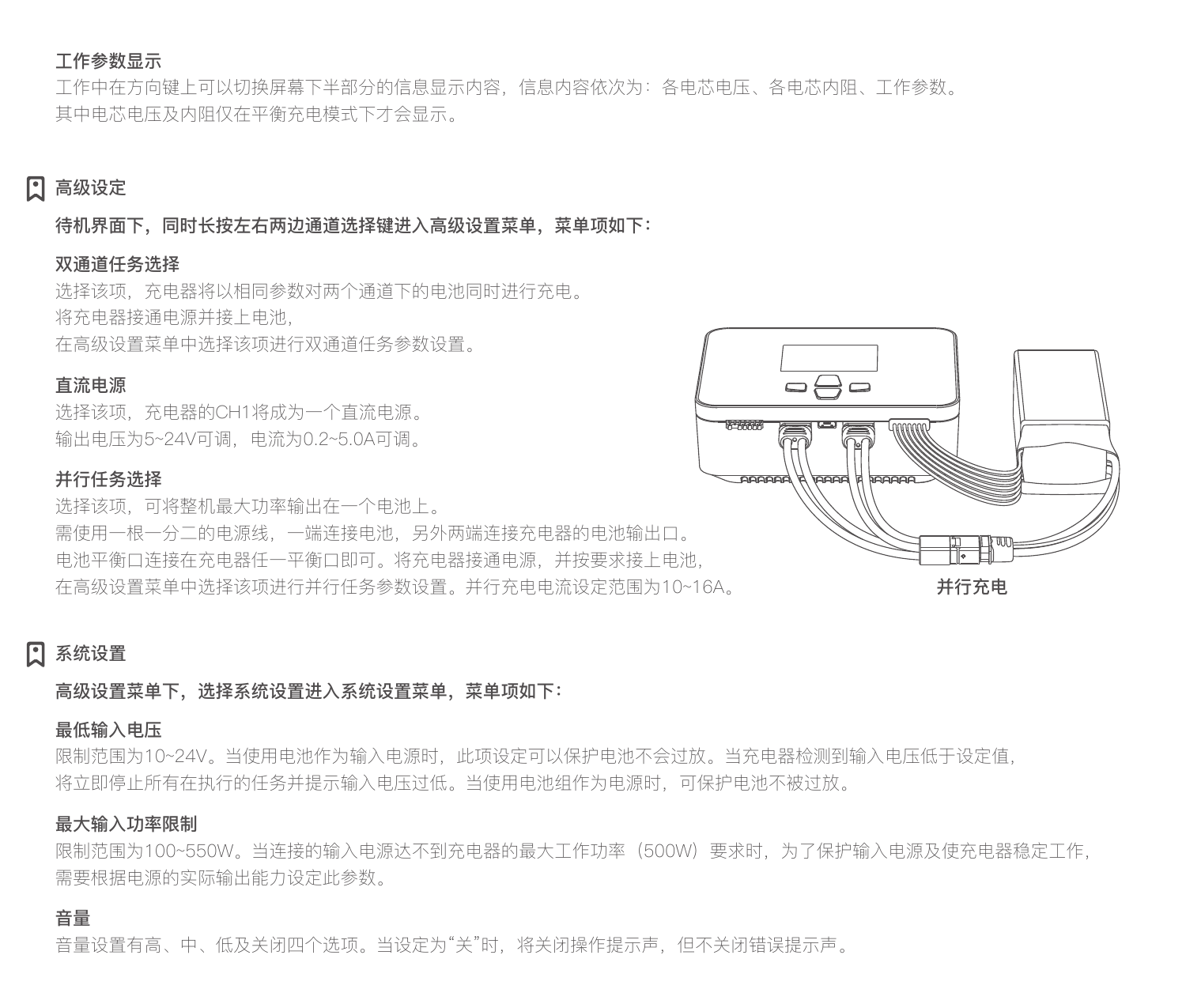## **自动分屏**

自动分屏设置有60秒、30秒及关闭三个选项。 可选择在设定时间内,主界面显示由单通道参数界面自动切换至双通道(分屏)参数界面。亦可选择"关",将自动分屏功能关闭。

## **系统自检**

在移除CH1及CH2所有电池连接后,选择该项进行系统自检操作。

# **校准**

该项可以校准充电器的输入电压,输出电压和平衡口电压。



www.isdt.co

\*本产品所有图片、声明及文字资料仅供参考,实际信息请参考官方网站 www.isdt.co 。 深圳艾斯特创新科技有限公司拥有对本说明书内容的最终解释权和修改权。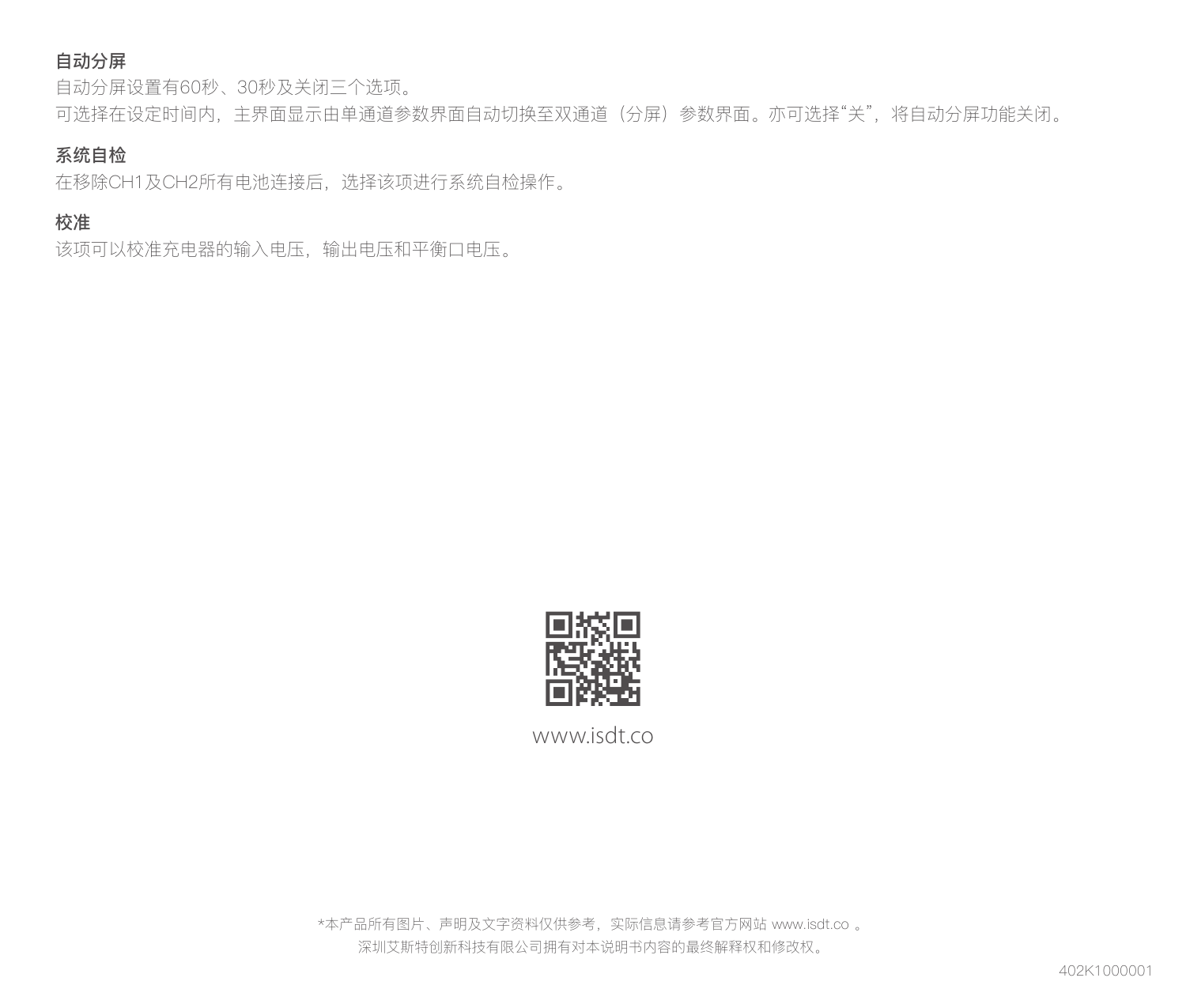

# USER GUIDE

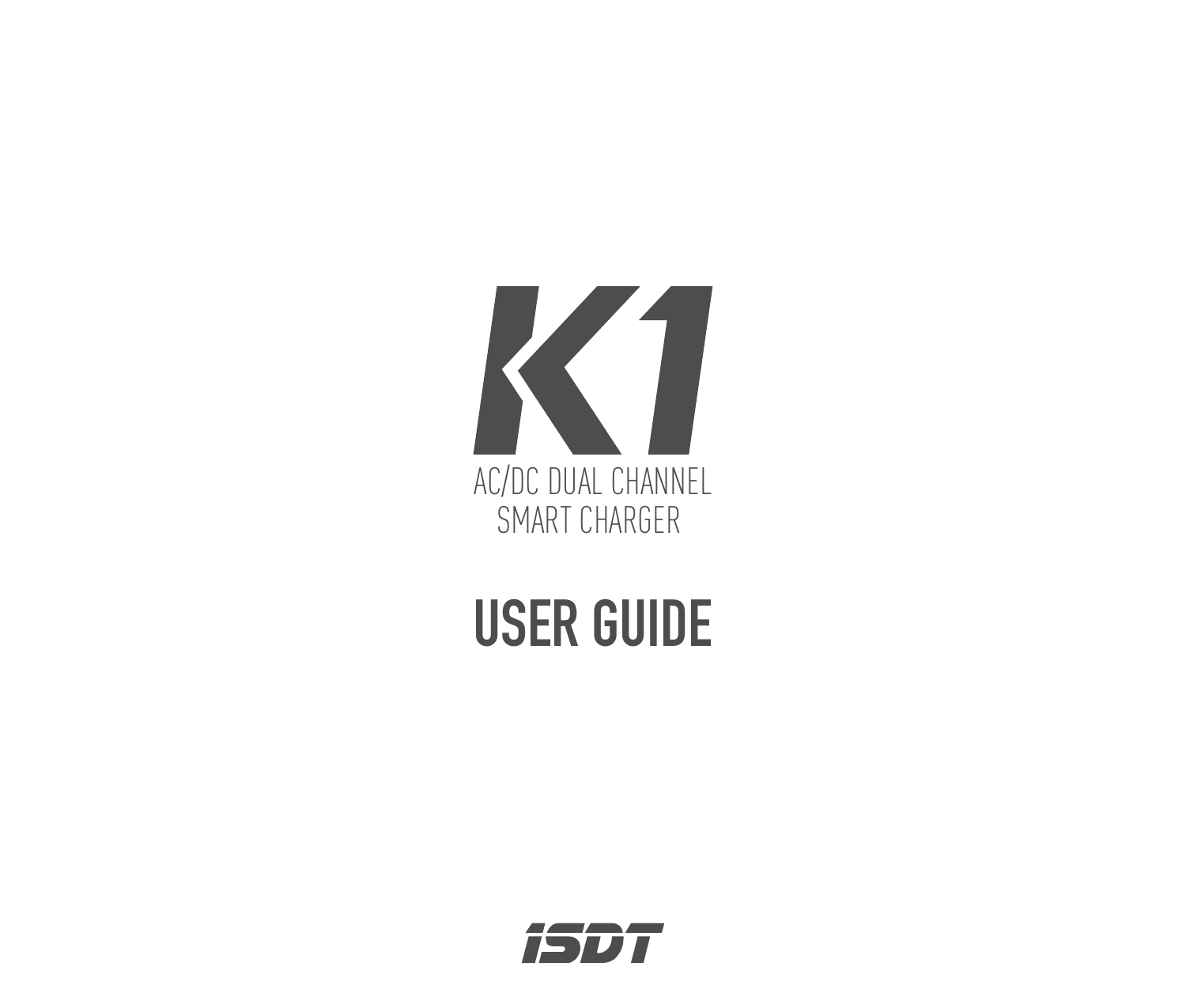## **Thanks for purchasing the ISDT K1 Smart Charger.**

Please visit: www.isdt.co for more details on the functions of this smart charger, as well as purchase various accessories. Functions of products will be kept on upgrading, the manual in your hand may be different from the actual operation, please refer to the actual functions.

# **Warnings and Safety Tips**

#### **For your safety and a better user experience, please read this manual and follow the instruction before using the new charger.**

- Never use the charger without supervision, please stop using the charger and refer to the manual for reasons if any functional abnormity. •
- Keep the charger away from dust, humidity, rain and high temperature, as well as avoid direct exposure to the sunlight and intense vibration.
- Place the charger on a heat-resisting, non-flammable and insulating surface. Do not use it on the car's seats, carpet or other similar places. Keep inflammable and explosive objects away from operation areas of the charger.
- Read the instruction manual carefully to be familiar with the features of the charger, and set proper charging parameters before operating. Setting the parameters incorrectly will result in damage to the product, personal property and cause serious injury as well.

#### **NEVER USE CHARGER UNSUPERVISED**

- Never attempt to charge primary (non-rechargeable) batteries.
- Batteries pose a severe risk of fire if not properly handled.
- Read entire operation manual before using charger.
- This unit may emit heat during use.

• Only operate this device in a cool ventilated area away from flammable objects.





**Specifications**

Model No.: K1 Input voltage: AC 100~240V / DC 10~30V Output voltage: DC 1~26.7V Max. input current: 20A Charging current: 0.2~10.0A ×2 Balance current: 0.5A/Cell Max Max. charging power: AC 100W/DC 250W×2 Abnormal voltage alarm: Support Incorrect cell count setting alarm: Support Supported battery: LiFe, Lilon, LiPo, LiHy, ULiHy 1~6S; Pb 1~10S; NiMH/Cd 1~16S

Working temperature: 0℃~40℃ Storage temperature: -20℃~60℃ Dimension: 135×115×49 mm Weight: About 485g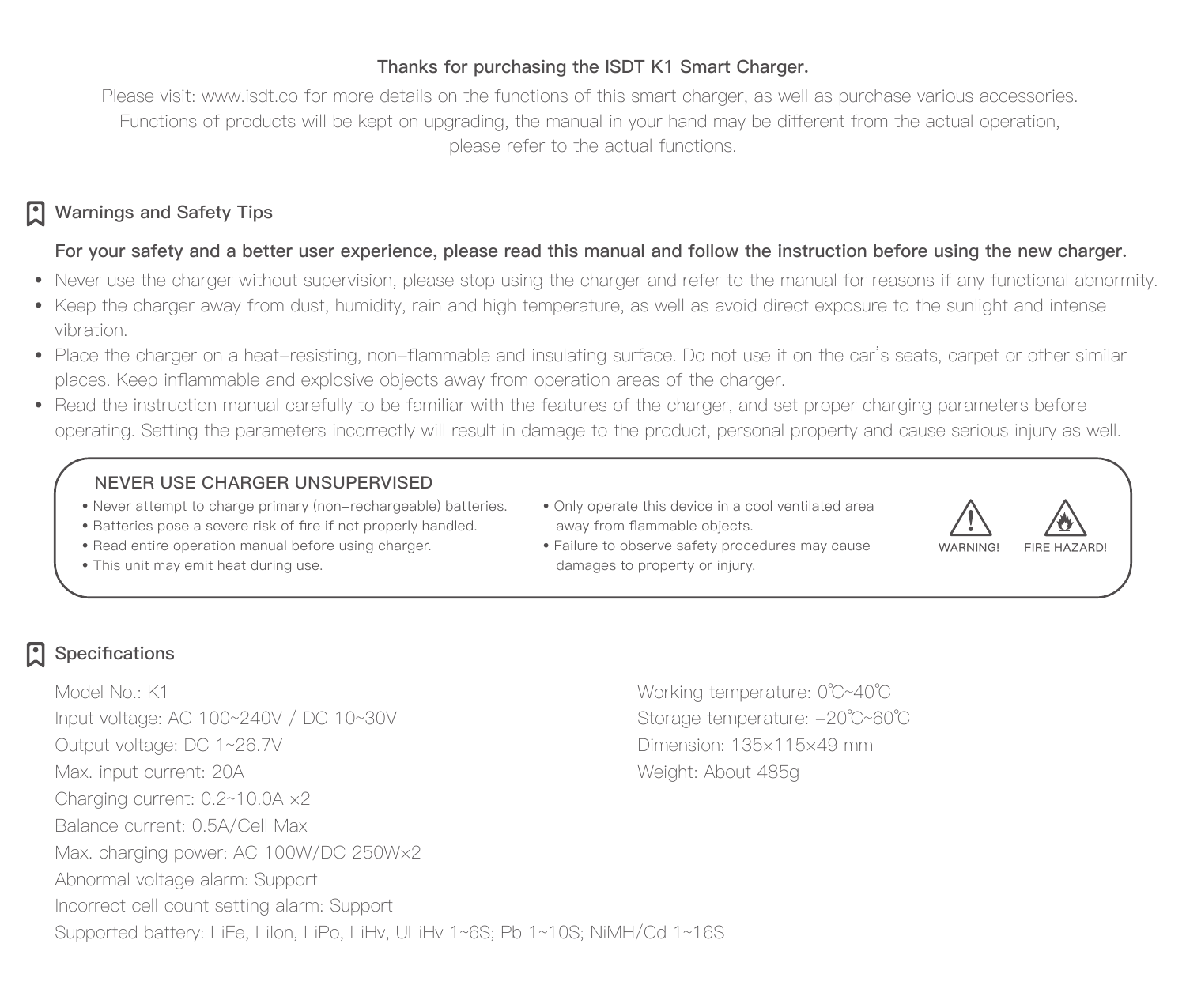

# **Key operation instructions (under standby interface)**

CH1 Selection key: Short press to enter the CH1 detailed parameter interface, long press to enter the CH1 task setting menu. CH2 Selection key: Short press to enter the CH2 detailed parameter interface, long press to enter the CH2 task setting menu. Long press the CH1 and CH2 Selection key at the same time: Enter the advanced settings menu.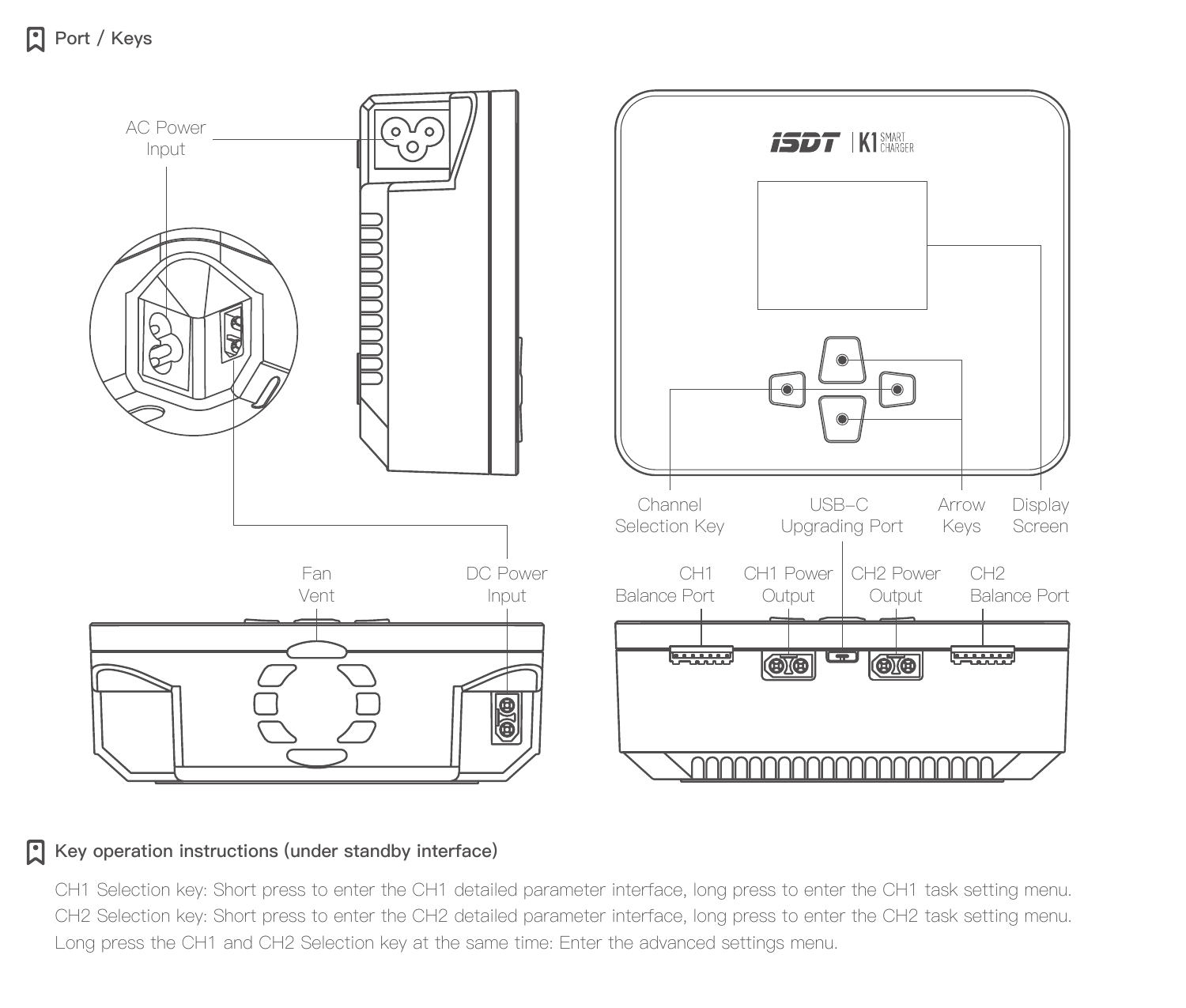|  |  |  |  | Preset Battery Type of Charger and Task Parameters |
|--|--|--|--|----------------------------------------------------|
|  |  |  |  |                                                    |

|         | Rated<br>Voltage | Full Charge<br>Voltage | Balance<br>Charge | Unbalanced<br>Charge | Supported<br>Cell Count | Max. Charging<br>Current |
|---------|------------------|------------------------|-------------------|----------------------|-------------------------|--------------------------|
| NiCd/MH | 1.20V            | 1.40V                  | ×                 | $\checkmark$         | $1 - 16S$               | 10.0A                    |
| Pb      | 2.00V            | 2.40V                  | $\times$          | $\checkmark$         | $1 - 10S$               | 10.0A                    |
| LiFe    | 3.20V            | 3.65V                  |                   |                      | $1 - 6S$                | 10.0A                    |
| Lilon   | 3.60V            | 4.10V                  |                   |                      | $1 - 6S$                | 10.0A                    |
| LiPo    | 3.70V            | 4.20V                  | $\checkmark$      | $\checkmark$         | $1 - 6S$                | 10.0A                    |
| LiHv    | 3.80V            | 4.35V                  |                   |                      | $1 - 6S$                | 10.0A                    |
| ULiHv   | 3.90V            | 4.45V                  |                   |                      | $1 - 6S$                | 10.0A                    |

# **How to Confirm Charging Current**

Make sure to know the maximum charging current of the battery before charging, never use excessive current to charge to damage your battery, which will result in over heat even explosion during the charging process.The charging and discharging capacity of battery is usually marked with C value. Multiplying the charging C value and battery capacity equals to the maximum charging current supported by the battery. For example, for a 1000mAh battery with a charging capacity of 5C, the maximum charging current would be 1000×5= 5000mA; therefore, the maximum charging current is 5A. For a lithium battery, if it is impossible to confirm the supported charging C value, please set the charging current below 1C, for the sake of its (lithium battery) safety. The reference relation between C value and charging time: charging time ≥60 minutes/ charging C value (e.g. it needs around 60~70 minutes to complete charging with 1C). Due to differences in battery conversion efficiency, the time to complete the charging might be extended.

# **D** Operating the Charger

| Task                   | Charge                                                             |
|------------------------|--------------------------------------------------------------------|
| Battery                | LiFe, Lilon, LiPo, LiHv, ULiHv, Pb, NiMh/Cd                        |
| Battery and cell count | LiFe, Lilon, LiPo, LiHv, ULiHv (1~6S); Pb (1~10S); NiMH/Cd (1~16S) |
| Current                | $0.2 - 10.0A$                                                      |

Power on K1 smart charger, connect the battery, and short press the middle button to enter the task setting menu as follows: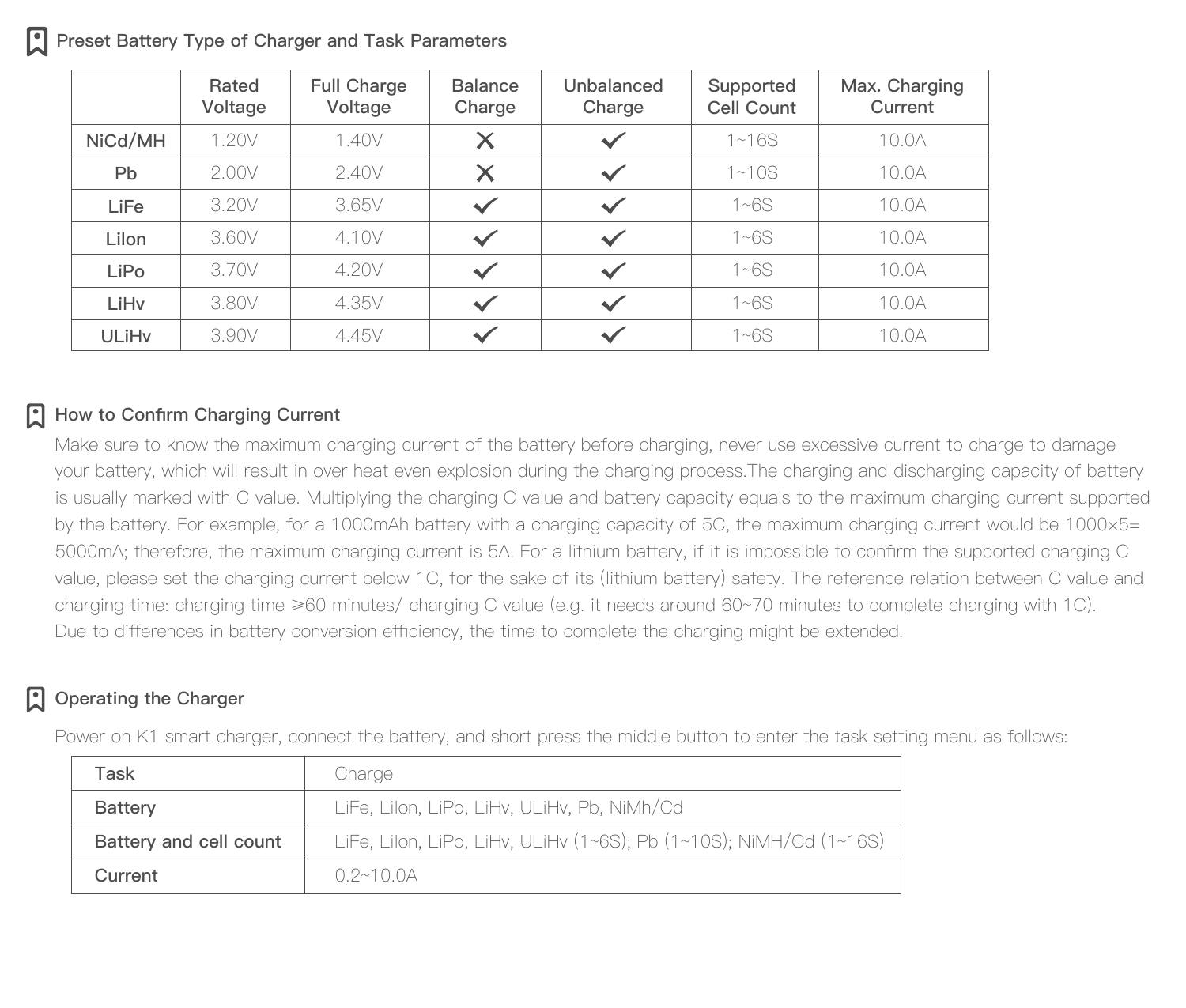## **Charge**

Balancing port is strongly recommended when charging lipo battery, which can make sure to monitor voltage on each cell battery and balance it when charging. Warning beeper will yell before start charging lipo if in non-balance mode(no connecting with balance port). Current setting range: 0.2~10.0A

# **Charging Screen**

Press the direction button to switch the information displayed in the lower half of the screen, as cell voltage, cell internal resistance, working parameter. The cell voltage and internal resistance only on display in balancing charging mode.

# **Advanced Settings**

## **Under the standby interface,**

# **long press the left and right channel selection buttons at the same time to enter the advanced settings menu.**

#### **Dual task**

Select this setting, the charger will charge to the two channel batteries with the same parameters at the same time. Connect the charger with the power supply and power on, select this setting on the advanced setting menu to set the task parameters.

# **DC power (CH1)**

The charger CH1 is equivalent to a DC power supply when selecting this function, with output voltage adjustable from 5~24V, and current adjustable from 0.2~5.0A.

## **Paralled task**

Select this setting, it could output Max Power to one battery. Find a power splitter or 1/2 power cord, one end connect with the battery, and the other two ends connect with the battery output port. The battery balance port could connect with any of the charger's balance port. Connect the charger with the power supply and power on, and connect your battery as required, select this setting on the advanced setting menu to set the task parameters. **Paralled charge**